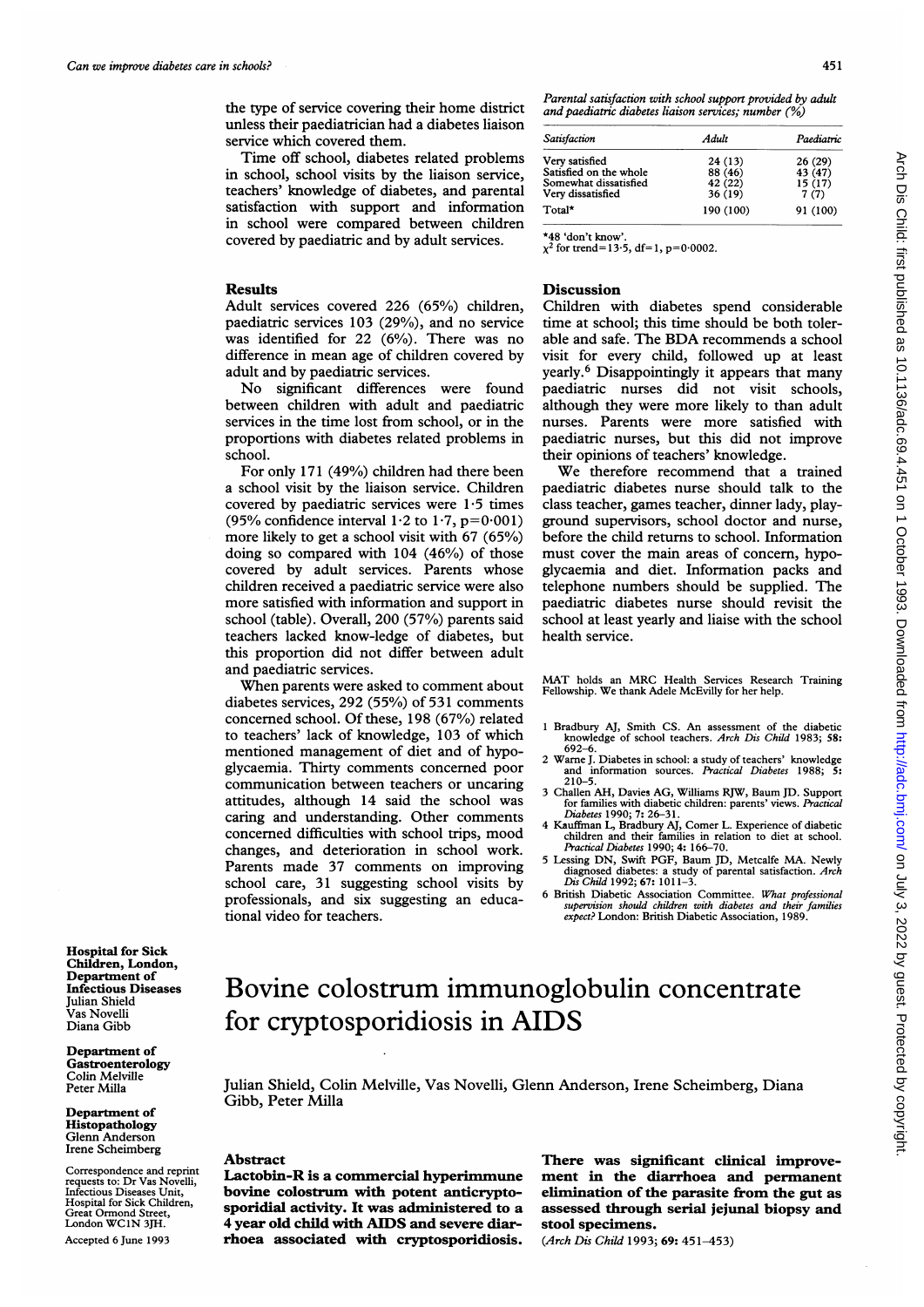Although the parasite cryptosporidium causes a self limiting diarrhoea illness in immunocompetent patients, it may be associated with life threatening diarrhoea in those with immunodeficiency.' Uniformly effective treatment is unavailable at present, and immunotherapies, such as hyperimmune bovine colostrum, have given mixed results.<sup>2-4</sup> We describe a 4 year old boy with AIDS whose cryptosporidiosis was successfully treated with a commercial hyperimmune bovine colostrum preparation.

Case report<br>A 4 year old boy with vertically acquired HIV infection had a one month history of severe watery diarrhoea, vomiting, and failure to thrive. He was malnourished (weight of 13 kg, <3rd centile) with generalised lymphadenopathy and hepatosplenomegaly. Stool examination revealed cryptosporidia but no other pathogens. He was severely immunodeficient with a CD4 count of  $0.19 \times 10^{9}$ /l, but was negative for p24 antigen. He had specific iron, copper, and zinc deficiencies, and was hypoalbuminaemic (albumin concentration 30 g/l).

Two weeks of oral spiramycin, at a dose of 100 mg/kg/day, had no effect on the diarrhoea or weight loss. Cryptosporidial oocysts continued to be isolated from the stool. Total parenteral nutrition was instituted, but regrading to enteral feeds was impossible due to vomiting. Azithromycin was given intravenously for three weeks at a dose of 2 5 mg/kg twice daily, and oral loperamide and subcutaneous diamorphine were added. Although there was a clear reduction in stool volume, he remained intolerant of feeds, and oocysts persisted in his stools.

Lactobin-R (Biotest) was administered for two weeks in a dose of 50 g/day, made up to 500 ml in sterile water, and given via nasogastric tube and feeding pump over <sup>12</sup> hours. A specimen from a jejunal biopsy performed immediately before starting this treatment showed severe crypt hyperplastic partial villous atrophy and cryptosporidia, confirmed on electron microscopy, adherent not only to the epithelial surface but also to the crypts (figure A). No acid-alcohol fast bacilli were seen. Stool output did not decrease significantly during treatment. The patient, however, tolerated both the bovine colostrum and enteral feeds. Serial stool samples sent, after the commencement of Lactobin-R treatment, were negative for cryptosporidia. A repeat jejunal biopsy specimen after two weeks of treatment showed a marked improvement in villous architecture and absence of cryptosporidia (figure B). Six months after completion of treatment, stool samples had remained negative for cryptosporidia and were of normal volume and consistency. Unfortunately, the patient died of an encephalopathic illness soon after. No cryptosporidia were seen on postmortem examination.

#### **Discussion**

The increased severity of cryptosporidiosis

in patients with immunodeficiency and the lack of effective chemotherapeutic agents have encouraged attempts at immunological intervention. In the mouse model, it has been shown that the active anticryptosporidial component of bovine colostrum lies in the immunoglobulin fraction,<sup>5</sup> which presumably acts by interfering with parasite adherence to the gastrointestinal epithelium, although the exact mechanism is unknown.

We treated our patient with a new preparation consisting of an immunoglobulin concentrate, prepared from bovine colostrum (Lactobin-R). Despite the continuing severity of his immunodeficiency, the child's diarrhoea stopped and he was able to tolerate enteral feeds. His stools became permanently oocystfree, and specimens from jejunal biopsies performed before and after treatment showed elimination of the infection and marked improvement in mucosal architecture.

Lactobin-R is the immunoglobulin fraction purified from the first colostrum of veterinary attested cattle. They are screened for foot and mouth disease, bovine viral diarrhoea, rotavirus, and mastitis. During production the colostrum is heated to 70°C and the pH reduced to 4-5 to inactivate herpes and sendai viruses. It is then lyophilised into 50 g sachets. Contamination with micro-organisms is at low levels. The preparation contains 87%  $IgG<sub>1</sub>$ , and small amounts of IgA and IgM. Anticryptosporidial titres of 50 g/500 ml solutions range from 1:2560 to 1:5120 in enzyme linked immunosorbent assay (ELISA) assays using cleaned cryptosporidial oocysts as the antigen. The same solution has significant titres against Escherichia coli, klebsiella,



Jejunal biopsy specimens before and after treatment (haemotoxylin and eosin, magnification ×40).<br>(A) Specimen shows crypt hyperplasia, partial villous atrophy, and cryptosporidia adherent to crypts and surface epithelium. (B) Specimen shows villous architecture much improved and no cryptosporidia seen.

Arch Dis Child: first published as 10.1136/adc.69.4.451 on 1 October 1993. Downloaded from http://adc.bmj.com/ on July 3, 2022 by guest. Protected by copyright Arch Dis Child: first published as 10.1136/adc.69.4.451 on 1 October 1993. Downloaded from <http://adc.bmj.com/> on July 3, 2022 by guest. Protected by copyright.